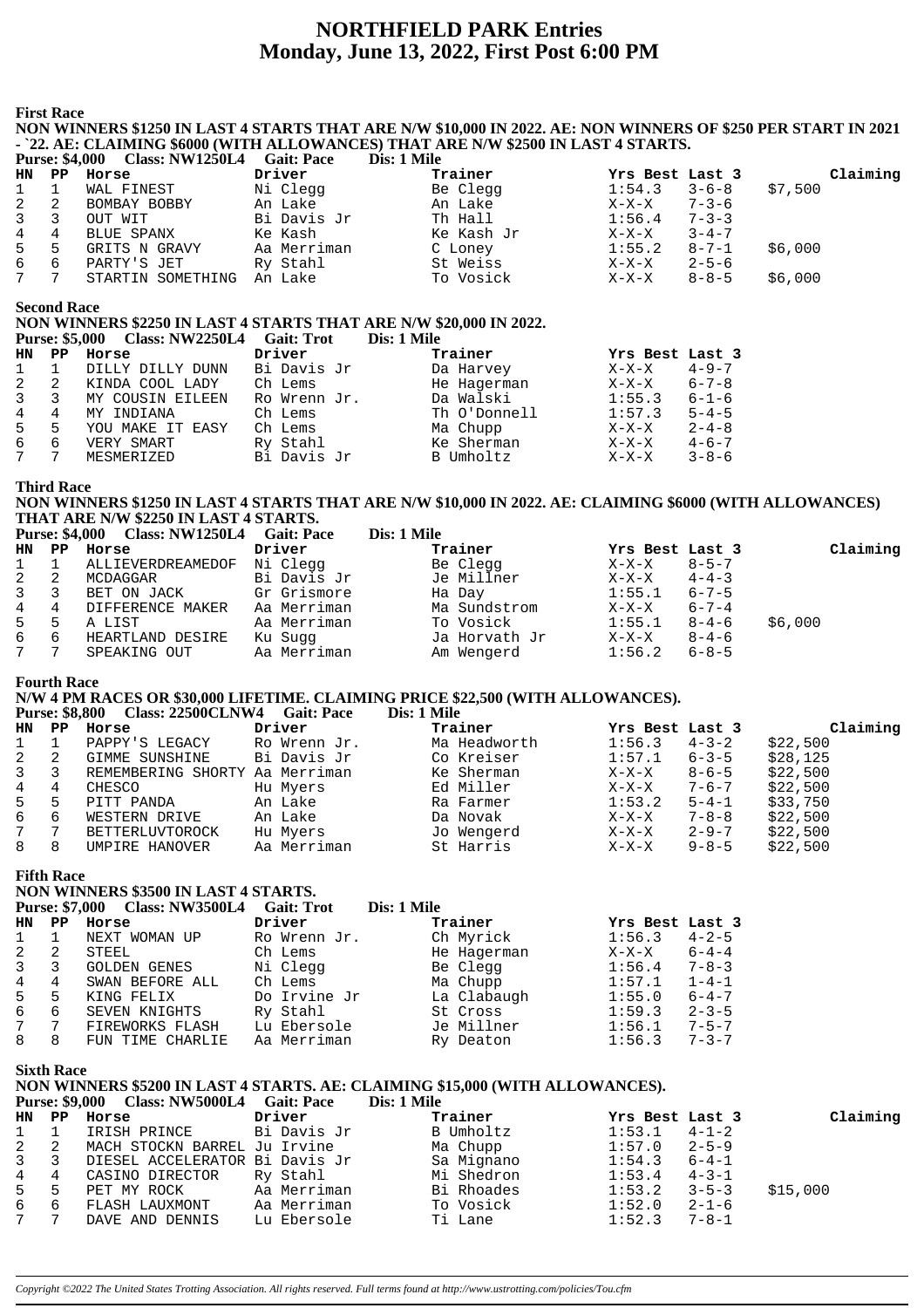**Seventh Race NON WINNERS 2 PARI-MUTUEL RACES OR \$20,000 LIFETIME. AE: N/W 4 PM RACES OR \$31,000 LIFETIME. CLAIMING PRICE \$22,500 (WITH ALLOWANCES)**

|                  |   | Purse: \$8,800 Class: NW2PMCD | <b>Gait: Pace</b> | Dis: 1 Mile    |                 |             |          |
|------------------|---|-------------------------------|-------------------|----------------|-----------------|-------------|----------|
|                  |   | HN PP Horse                   | Driver            | Trainer        | Yrs Best Last 3 |             | Claiming |
|                  |   | RAES LUCKY CHARM              | Ro Wrenn Jr.      | Ed Miller      | 1:55.0          | $2 - 6 - 1$ |          |
| $2 \quad 2$      |   | PIKE ROCK                     | Bi Davis Jr       | Co Kreiser     | 1:53.2          | $3 - 3 - 7$ | \$28,125 |
| $3 \overline{3}$ |   | MUSICAL BOX                   | Ch Lems           | Ma Chupp       | 1:54.1          | $1 - 1 - 1$ |          |
| $4 \quad 4$      |   | PHANTOM SHADOW                | Bi Davis Jr       | B Umholtz      | 1:56.1          | $3 - 3 - 2$ | \$28,125 |
| 5                | 5 | GUNS BLAZIN'                  | Ch Lems           | Ma Burkholder  | 1:54.2          | $4 - 9 - 6$ |          |
| 6 6              |   | GREATER THAN ACES             | Bi Davis Jr       | De Santantonio | 1:58.3          | $6 - 7 - 2$ |          |
| 7                |   | KEYSTONE CATALYST             | Gr Grismore       | Sa Schillaci   | 1:53.2          | $1 - 6 - 1$ | \$28,125 |
| 8                | 8 | SWEET SUCCESS                 | Aa Merriman       | Bi Rhoades     | 1:51.4          | $1 - 1 - 7$ |          |

#### **Eighth Race**

## NON WINNERS 7 PARI-MUTUEL RACES OR \$40,000 LIFETIME. CLAIMING PRICE \$30,000 (WITH ALLOWANCES).<br>Purse: \$9,800 Class: NW4PMCD Gait: Pace Dis: 1 Mile **Purse: \$9.800 Class: NW4PMCD Gait: Pace**

| HN             | PP             | Horse                          | Driver       | Trainer      | Yrs Best Last 3 |             | Claiming |
|----------------|----------------|--------------------------------|--------------|--------------|-----------------|-------------|----------|
| 1              |                | BRIGHTER DAYS                  | Bi Davis Jr  | Je Roegner   | 1:53.0          | $3 - 8 - 6$ | \$37,500 |
| 2              | $\overline{2}$ | ONOITSMYMOTHERNLAW Lu Ebersole |              | Ri Zelenak   | $X-X-X$         | $6 - 8 - 7$ | \$37,500 |
| $\overline{3}$ |                | OLD TOWN ROAD                  | Ch Lems      | Ma Headworth | 1:56.4          | $4 - 6 - 6$ | \$37,500 |
| 4              | 4              | HIGHASAKITE                    | Bi Davis Jr  | Co Kreiser   | 1:53.2          | $5 - 2 - 8$ | \$30,000 |
| 5              | 5              | ROUTHLAND                      | Aa Merriman  | Jo Oliverio  | 1:54.0          | $7 - 4 - 7$ | \$37,500 |
| 6              | -6             | STELLAR BLUE CHIP              | Ro Wrenn Jr. | Sa Schillaci | 1:53.1          | $7 - 1 - 2$ | \$37,500 |
| 7              | $\overline{7}$ | WINCHESTER WALLEY              | Hu Myers     | Da Edwards   | $X-X-X$         | $5 - 8 - 5$ | \$30,000 |
| 8              | 8              | REAL VISION                    | Aa Merriman  | Me Byler     | 1:54.0          | $1 - 1 - 2$ | \$30,000 |

## **Ninth Race**

## **NON WINNERS \$5000 IN LAST 4 STARTS.**

|     |     | Purse: \$9,000 Class: NW5000L4 Gait: Trot |              | Dis: 1 Mile  |                       |
|-----|-----|-------------------------------------------|--------------|--------------|-----------------------|
| HN. | PP. | Horse                                     | Driver       | Trainer      | Yrs Best Last 3       |
|     |     | STARLIT THISWANDAY Ra Kinney              |              | Ra Kinney    | $2 - 2 - 3$<br>1:57.2 |
| 2   | -2  | ANASTASIA RUDY                            | Ry Stahl     | Je Conger    | 1:55.1<br>$7 - 2 - 9$ |
| 3   | -3  | FLY JESSE FLY Lu Ebersole                 |              | Ca Hollar    | $5 - 1 - 6$<br>1:57.0 |
| 4   | 4   | TWENTYFOUR K MAGIC Do Irvine Jr           |              | Ty Loy       | $3 - 3 - 5$<br>1:55.0 |
| 5   | 5   | GONNAWISHONASTAR                          | Aa Merriman  | Ji Smith     | $1 - 2 - 8$<br>1:54.4 |
| 6   | 6   | STARS AN STONES                           | Hu Myers     | Sa Schillaci | 1:56.2<br>$7 - 3 - 4$ |
|     | - 7 | SLATED TO WIN                             | Bi Davis Jr  | Co Kreiser   | 1:54.4<br>$8 - 1 - 6$ |
| 8   | 8   | LILY'S SWAN POND                          | Ro Wrenn Jr. | Ch Myrick    | 1:58.1<br>$4 - 6 - 7$ |

#### **Tenth Race**

**NON WINNERS 1 PARI-MUTUEL RACE OR \$10,000 LIFETIME. AE: N/W 2 PM RACES OR \$20,000 LIFETIME. CLAIMING PRICE \$15,000 (WITH ALLOWANCES).**

| <b>Purse: \$7,500</b> |    | <b>Class: NW1PMCD</b> | <b>Gait: Pace</b> | Dis: 1 Mile |                 |             |          |
|-----------------------|----|-----------------------|-------------------|-------------|-----------------|-------------|----------|
| $HN$ $PP$             |    | Horse                 | Driver            | Trainer     | Yrs Best Last 3 |             | Claiming |
|                       |    | SNOW BURN             | Hu Myers          | C Loney     | $X-X-X$         | $6 - 7 - 7$ |          |
| $\mathbf{2}$          | 2  | BECK JR               | Jo Mapes          | Ri Mapes    | 1:59.1          | $9 - 7 - 3$ | \$22,500 |
| 3 <sup>7</sup>        | 3  | INSTANTANEOUS         | Hu Myers          | Du Arledge  | $X-X-X$         | $6 - 9 - 4$ | \$18,750 |
| $4\overline{ }$       | 4  | BROOKDALE JOEY        | Bi Davis Jr       | B Umholtz   | 1:59.0          | $4 - 4 - 3$ | \$18,750 |
| 5 <sub>1</sub>        | .5 | HOUSE EDGE            | Ti Deaton         | Ke Kash Jr  | 1:57.2          | $1 - 2 - 5$ |          |
| 6                     | 6  | LEONARDO HANOVER      | Ro Wrenn Jr.      | Re Zubkoff  | 1:57.1          | $2 - 6 - 1$ | \$22,500 |
| $7\overline{ }$       |    | <b>GOLD VINTAGE</b>   | Aa Merriman       | Ji Smith    | X-X-X           | $7 - 5 - 2$ |          |
| 8                     | 8  | PELLEGRINI            | Aa Merriman       | Cr Stein    | X-X-X           | $3 - 5 - 8$ |          |
| 9                     | -9 | BEACH BUM BOB         | Ja Thompson       | Ke Merriman | X-X-X           | $2 - 3 - 4$ | \$15,000 |

**Eleventh Race**

**GUARANTEED \$10,000 PICK 4 STARTS HERE NON WINNERS 4 PARI-MUTUEL RACES OR \$30,000 LIFETIME. AE: N/W 7 PM RACES OR \$40,000 LIFETIME. CLAIMING PRICE \$30,000 (WITH ALLOWANCES).**<br>Purse: \$9,800 Class: NW4PMCD Gait: Pace Dis: 1 Mile **Purse: \$9,800 Class: NW4PMCD Gait: Pace** 

|     | HN PP Horse                         | Driver                  | Trainer                                                                                                        | Yrs Best Last 3  |                           | Claiming |
|-----|-------------------------------------|-------------------------|----------------------------------------------------------------------------------------------------------------|------------------|---------------------------|----------|
| 1 1 | ROSE RUN WALKER - Aa Merriman       |                         | Me Byler                                                                                                       | X-X-X 7-9-3      |                           |          |
|     |                                     | 2 2 AND I QUOTE Ku Suqq | Ke Kash Jr                                                                                                     | $1:55.4$ $4-2-3$ |                           |          |
|     | 3 3 DUSTUP HANOVER Lu Ebersole      |                         | Ja Day the control of the control of the control of the control of the control of the control of the control o | $1:56.4$ $6-7-5$ |                           |          |
|     | 4 4 REVENANT BLUE CHIP Ro Wrenn Jr. |                         | Sa Schillaci                                                                                                   |                  | $1:53.3$ $7-4-3$ \$30,000 |          |
|     | 5 5 WIGGLEITJIM                     | Gr Grismore             | Da Walski                                                                                                      | $1:56.1$ $4-4-8$ |                           |          |
|     | 6 6 ESAI HANOVER Ch Lems            |                         | Ro Krenitsky Jr                                                                                                | $X-X-X$ 2-4-8    |                           |          |
| 7 7 | SMOOTH RACER                        | Hu Myers                | Ca Hollar                                                                                                      | $1:55.1$ $5-5-9$ |                           |          |
|     | 8 8 ALL IN JEST                     | Lu Ebersole             | Je Millner                                                                                                     | $1:57.1$ $3-5-3$ |                           |          |
|     |                                     |                         |                                                                                                                |                  |                           |          |